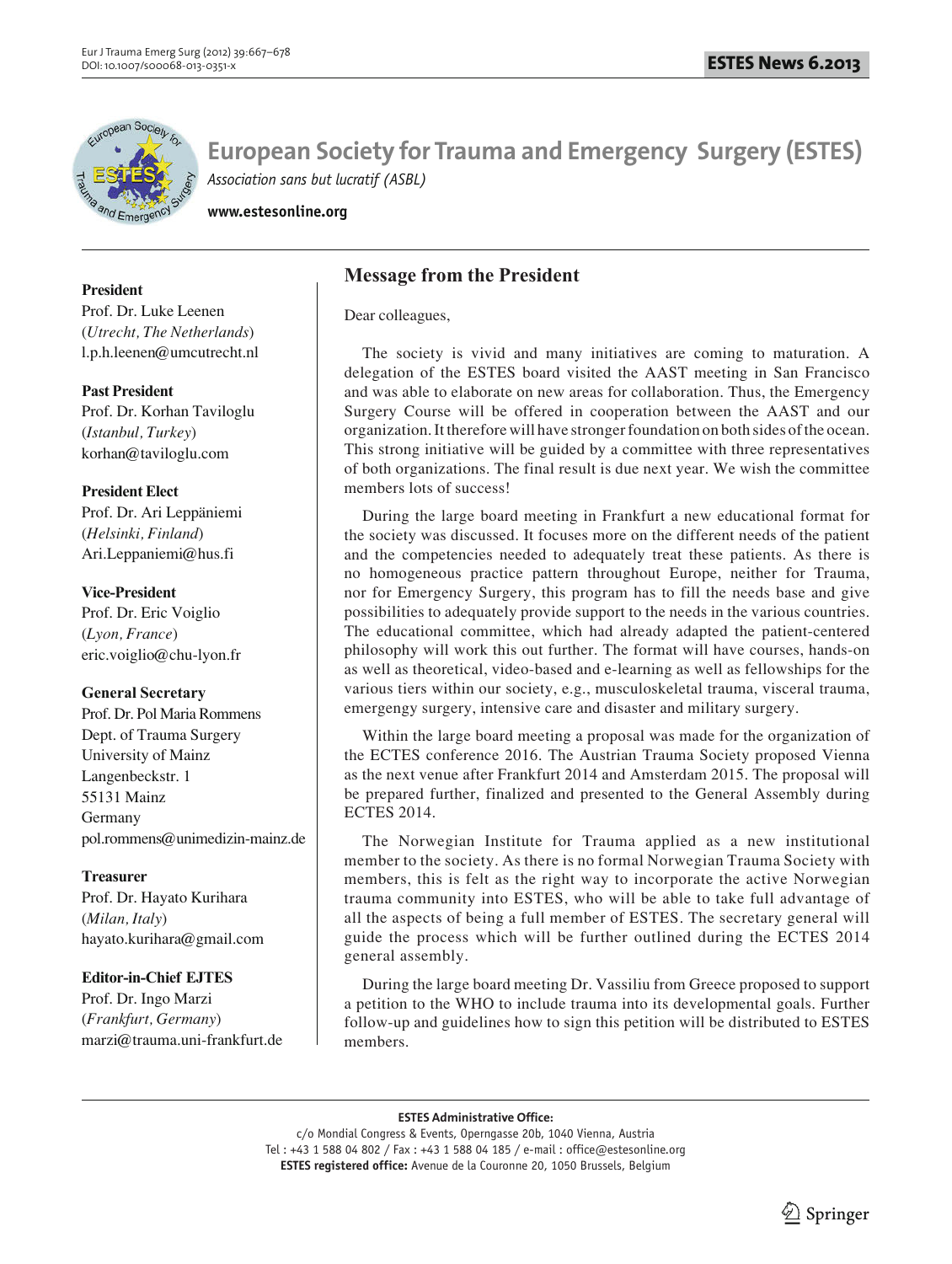

**www.estesonline.org**

#### **President**

Prof. Dr. Luke Leenen (*Utrecht, The Netherlands*) l.p.h.leenen@umcutrecht.nl

#### **Past President**

Prof. Dr. Korhan Taviloglu (*Istanbul, Turkey*) korhan@taviloglu.com

#### **President Elect**

Prof. Dr. Ari Leppäniemi (*Helsinki, Finland*) Ari.Leppaniemi@hus.fi

#### **Vice-President**

Prof. Dr. Eric Voiglio (*Lyon, France*) eric.voiglio@chu-lyon.fr

#### **General Secretary**

Prof. Dr. Pol Maria Rommens Dept. of Trauma Surgery University of Mainz Langenbeckstr. 1 55131 Mainz Germany pol.rommens@unimedizin-mainz.de

#### **Treasurer**

Prof. Dr. Hayato Kurihara (*Milan, Italy*) hayato.kurihara@gmail.com

#### **Editor-in-Chief EJTES**

Prof. Dr. Ingo Marzi (*Frankfurt, Germany*) marzi@trauma.uni-frankfurt.de

In support of another WHO initiative, the initiative for road safety, it was decided that Prof. Marzi will represent the society for this initiative.

During the DKOU 2013 (German Orthopedic and Trauma Conference) in Berlin another ESTES symposium was held. This was the fifth time that such a symposium was held to underline the mutual collaboration. This time a very up to date and fiercely debated subject was presented, regarding the need of emergency surgeons in Europe. Drs Josten, Kurihara, Leenen, Pape, and Tilsed eluded to various aspects of the theme. Finally the chairman of the session Prof. Marzi, also the Editor in chief of our journal, decided that this interesting topic will be further outlined in a special topic of our journal.

#### **Prof. Dr. LPH Leenen**

#### **ESTES President 2013/2014**

#### **ESTES Administrative Office:**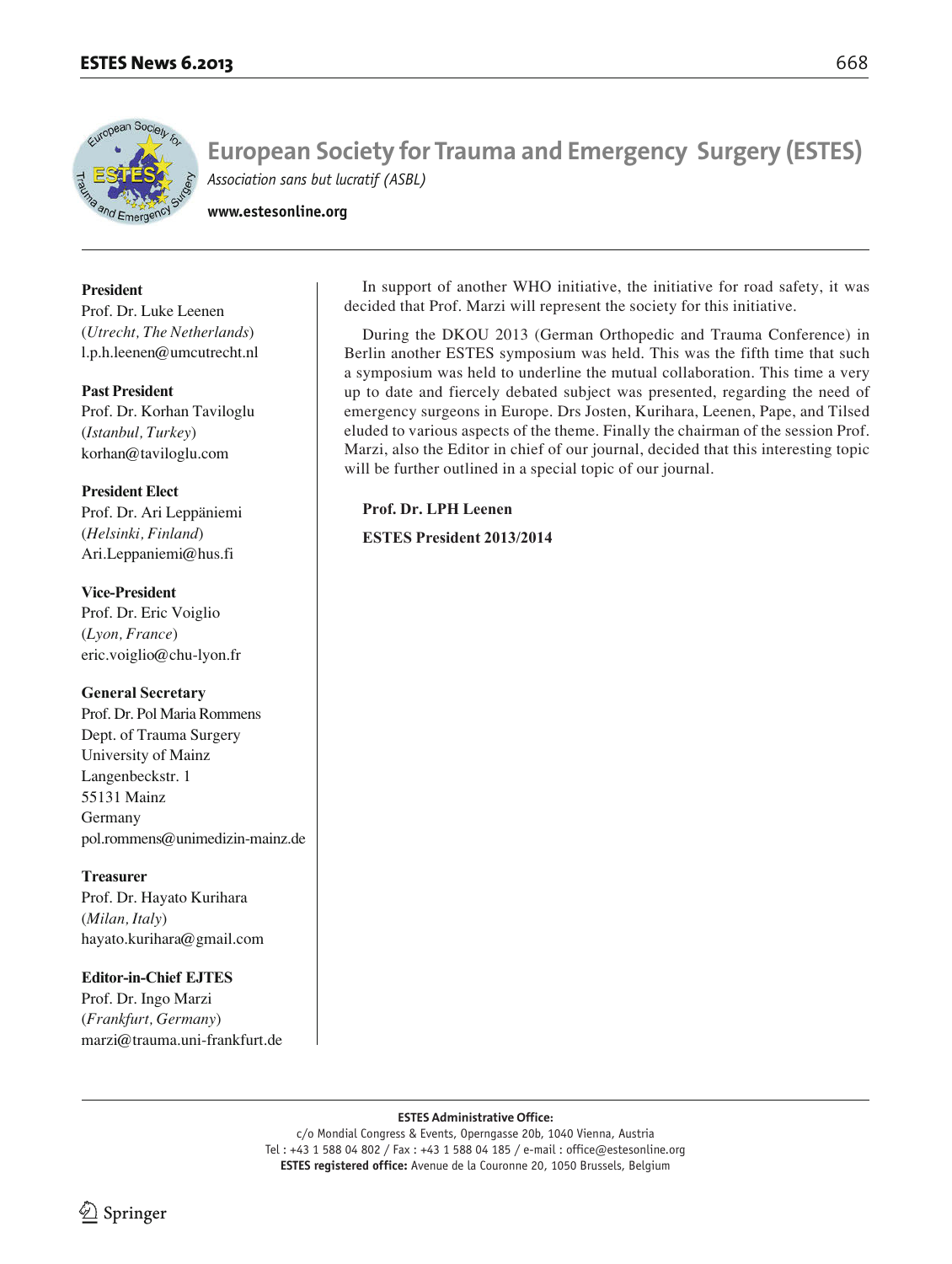

**www.estesonline.org**

## **Obituary**

On July 25, 2013 Prof. Dr. Urs Heim passed away after a short, severe illness. With him one of the grand personalities of European trauma and orthopedic surgery left us. His work and his aura went far beyond the borders of his native country of Switzerland.

Urs Heim was born on April 4, 1924 in Zurich. After attending school in Switzerland and France he started his studies in the field of human medicine in the 1940s. In 1949 he finished his studies and started his career as a physician.

Already the early years were characterized by a phenomenon that accompanied Urs Heim through his complete life: To think outside the box in order to see the bigger picture. Asked for his special fields he named later: experimental surgery, internal medicine, surgery, urology, traumatology, medical history ...

In May 2012 Urs Heim became an Honorary Member of ESTES.

From 1982–1984 Urs Heim was the president of the Swiss Trauma Society. Moreover, in 1983 he was the president of the 4th German–Austrian–Swiss congress for traumatology. He also represented the AO International as president between 1988 and 1993.

We express our sincere sympathy to Dr. Dominik Heim, ESTES national representative of the Swiss Trauma Society, and to his relatives.



Urs Heim (left) talking with Martin Allgöwer (right)

**ESTES Administrative Office:**

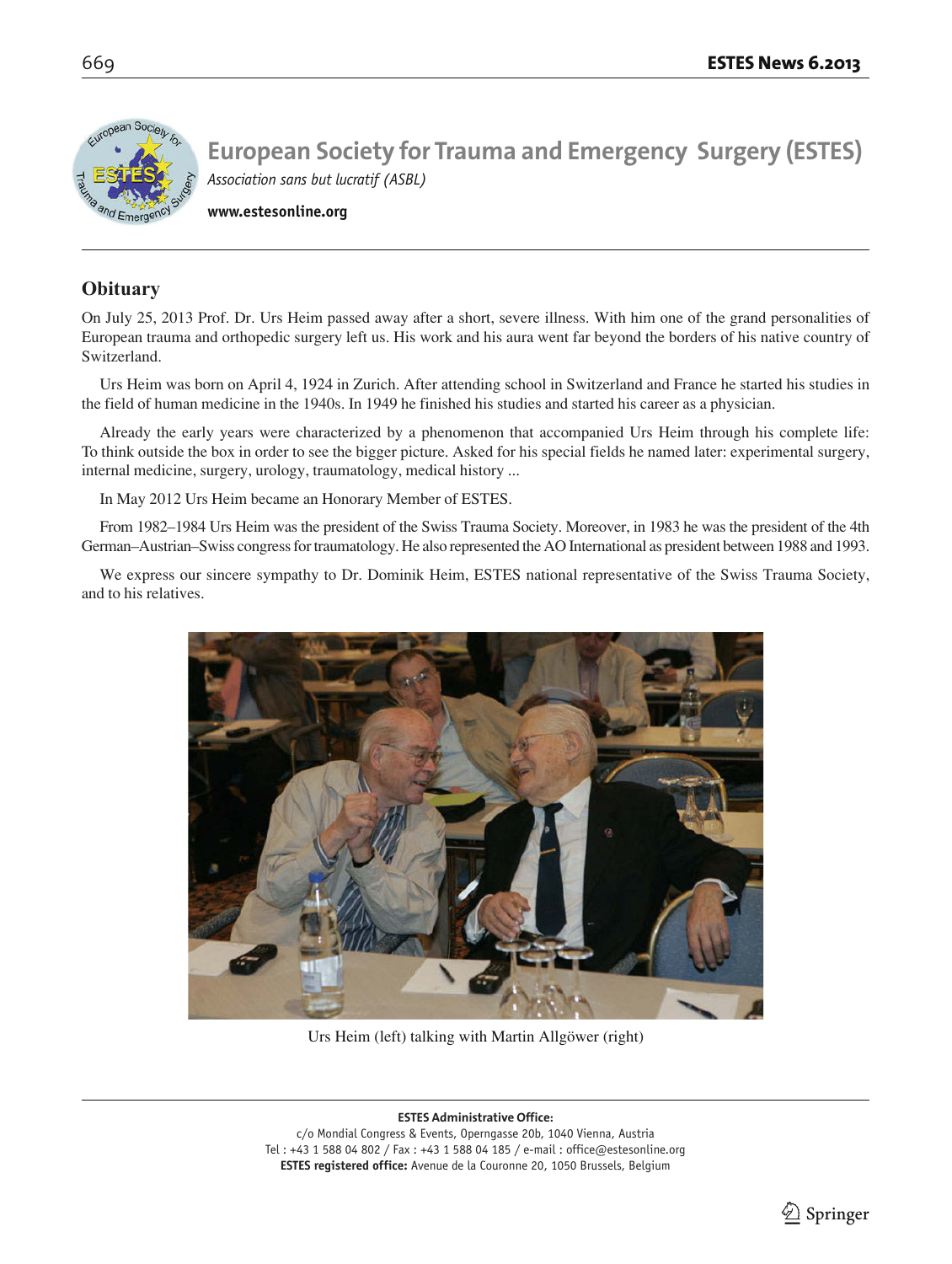

**www.estesonline.org**





15<sup>th</sup> European Congress of **Trauma & Emergency Surgery** 2<sup>8</sup><br>2<sup>nd</sup> World Trauma Congress



**DEUTSCHE GESELLSCHAFT FÜR** UNFALLCHIRURGIE

Dear Colleagues,

 Scientific and organizational preparations for the 15th European Congress of Trauma & Emergency Surgery and the 2nd World Trauma Congress are in full swing. The detailed Preliminary Scientific Program is available on the Congress Website.

Sessions will cover the following topics:

- World Trauma Congress/polytrauma/Neurotrauma
- Emergency Surgery / Acute Care Surgery / Surgical Intensive Care
- Skeletal Trauma / Orthopedic Trauma / Orthopedic Surgery
- Visceral Trauma / Abdominal Trauma / Thoracic Trauma / Vascular Trauma
- Military and Disaster Surgery / Education / Miscellaneous
- Pre- & Post-Courses: DSTC, DITAC, MuSEC, ETC, ATLS and Vascular Trauma

The early bird catches the worm – **Online Registration opens on Monday, December 2, 2013!** Register before February 28, 2014 and benefit from the Early Bird Registration Fees! Find all information on the congress website: http://www.ectes2014.org/ectes-2014/attendance/registration/index.html

Do not miss the opportunity to participate in the summit on Trauma Care in 2014 in Frankfurt and mark the following dates in your calendar:

**Start Online Registration:** Monday, December 2, 2013 **Early Bird Registration Deadline:** Friday, February 28, 2014 **ECTES 2014 & 2nd WTC:** Sunday, May 25 – Tuesday, May 27, 2014

I look forward to meeting you in Frankfurt.

Sincerely,

 $7. / 4a -$ 

Prof. Dr. Ingo Marzi President of ECTES 2014 & 2nd World Trauma Congress ECTES 2014 & 2nd World Trauma Congress Organizing Team Mondial Congress & Events, Mondial GmbH & Co. KG, Operngasse 20b, 1040 Vienna, Austria t + 43 1 58804-114, f –185, ectes2014@mondial-congress.com, www.estesonline.org

**ESTES Administrative Office:**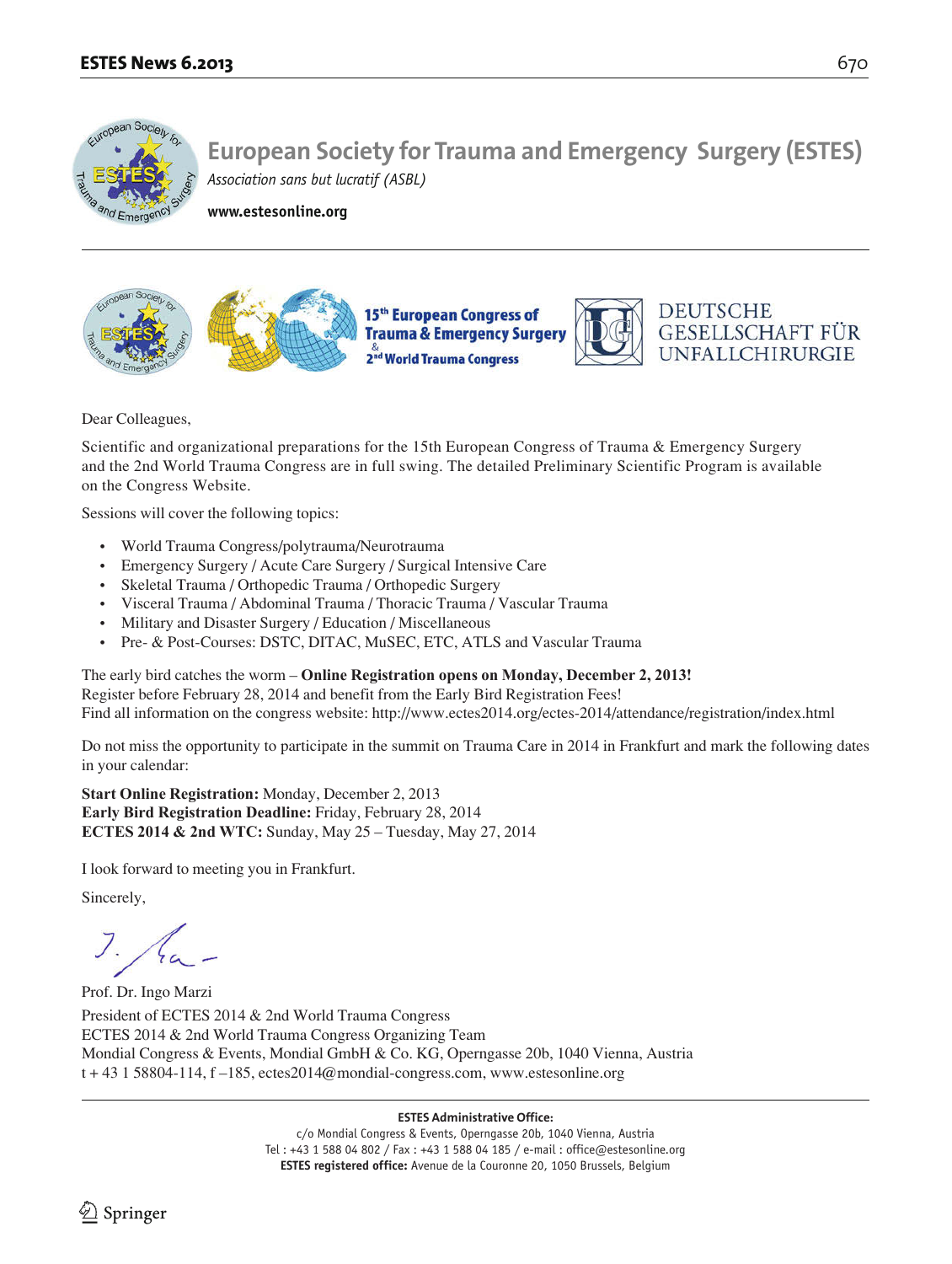

**www.estesonline.org**

# **Report of ESTES Grant Winner Dr. Gyan Saurabh**

If we work upon marble, it will perish. If we rear temples, they will crumble to dust. But if we work upon immortal minds, imbue them with high principles of trauma and emergency care, that is indeed a great task and I have been privileged to be blessed with same during my visit to Lyon from 4–7 May 2013 when I participated in the meeting of the European Society of Trauma and Emergency Surgery (ESTES).

My heartfelt thanks to Dr. Eric Voiglio, who not only arranged accommodation for me during the post-congress ATLS course but also during the congress days. He is not only a great trauma surgeon and an enthusiastic academician but also a wonderful human being.

I arrived in the city of Eiffel at 6 a.m. on May 3rd and reached Lyon at around 8 p.m. the same day. Seeing empty roads at 9 p.m. was surprising and the sight of scorching sun at 9 p.m. was baffling as the sun usually sets around 7 p.m. in India. The first interaction in French was overwhelming.

Then came the big day, i.e., the first day of the congress, which made me realize that the next four days will empower me with the latest in trauma and emergency care. Moving from one auditorium to the next, I gathered a wealth of extremely vital information. On 5 May 2013, I received the congress grant of 1,000 Euro, which helped me a lot by covering my travel expenses and also in my sustenance in Lyon.

I presented a paper on "Is evisceration an indication for laparotomy in adults with penetrating trauma to abdomen" and the paper was well accepted by the international faculty as the concept was original and not much work has been done in this field. During the congress, I interacted with many surgeons from throughout the world, although I felt that there was not much participation from India. The collaboration of the Indian Society of Trauma and Acute Care (ISTAC) with ESTES will bridge this gap in the future. My heartfelt thanks to Prof. M.C. Misra, Chief, JPN Apex Trauma Centre, All India Institute of Medical Sciences & National Programme Director, ATLS Course, India, and Prof. Dr. med. Ingo Marzi for the collaboration.

I participated as an ATLS Faculty in the post-congress ATLS course, organized from 8–10 May 2013 and I was very impressed with the administrative skills of Dr. Eric Voiglio and Pascale Lavieville who were also extremely helpful when questions arose. The ATLS Course was a big success under the supervision of Dr. Eric Voiglio.

I left Lyon enriched with lovely memories and a zenith of knowledge, which will remain with me throughout my life.

#### **ESTES Administrative Office:**

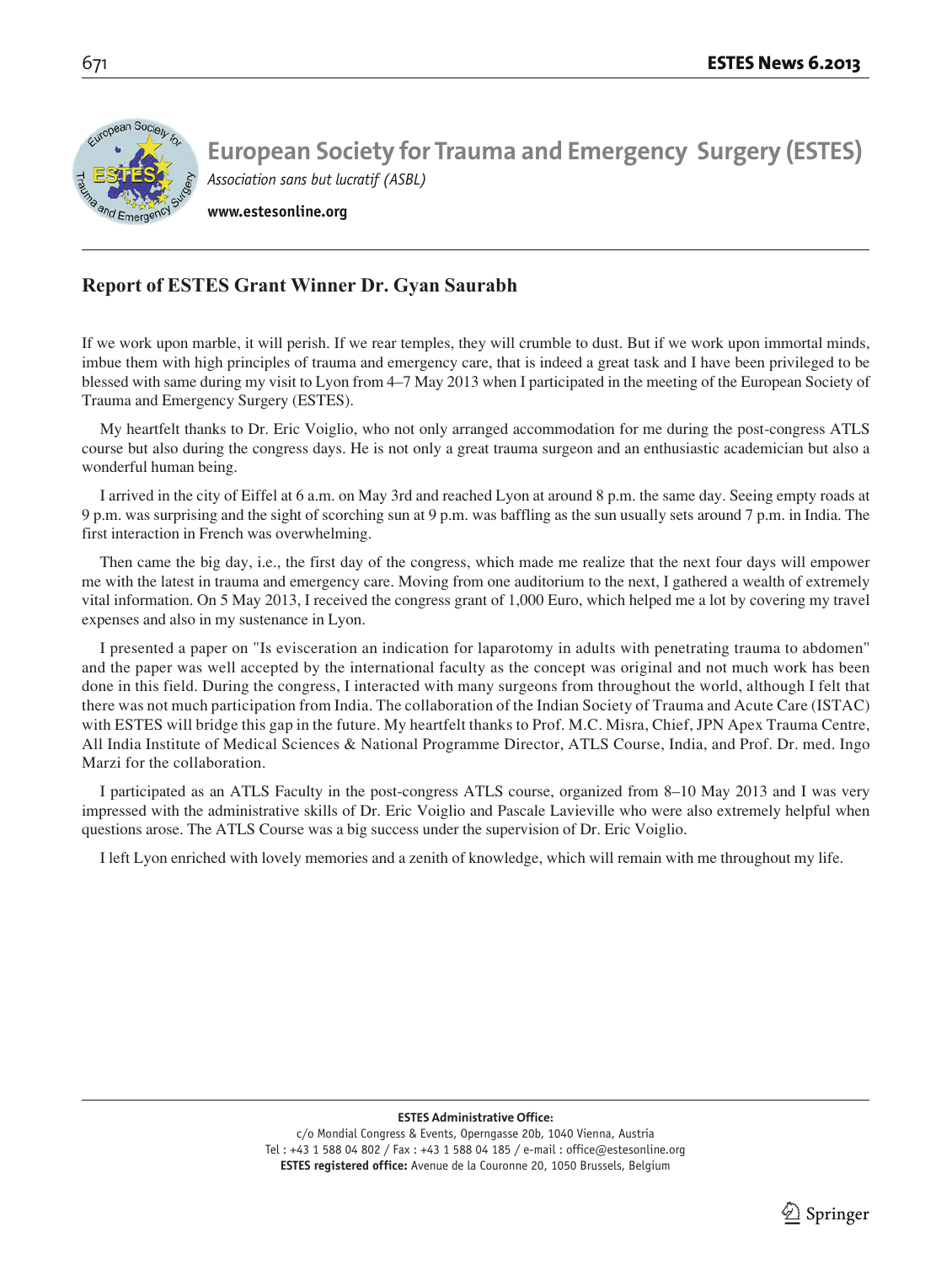

**www.estesonline.org**

I am extremely thankful to Prof. M. C. Misra for his neverending blessings and guidance which had enabled me to represent India at an international forum. Through his kindness, I will have the opportunity to represent India again at the ECTES 2014 conference, but this time on behalf of ISTAC headed by respectable Prof. Misra.

I look forward to meeting you all in Frankfurt, Germany.

With kind regards,

Dr. Gyan Saurabh

Associate Professor

Department of Surgery

Lady Hardinge Medical College and Associated Hospitals

New Delhi, India

**This congress grant was sponsored by the German Trauma Society. Thank you!**



**ESTES Administrative Office:**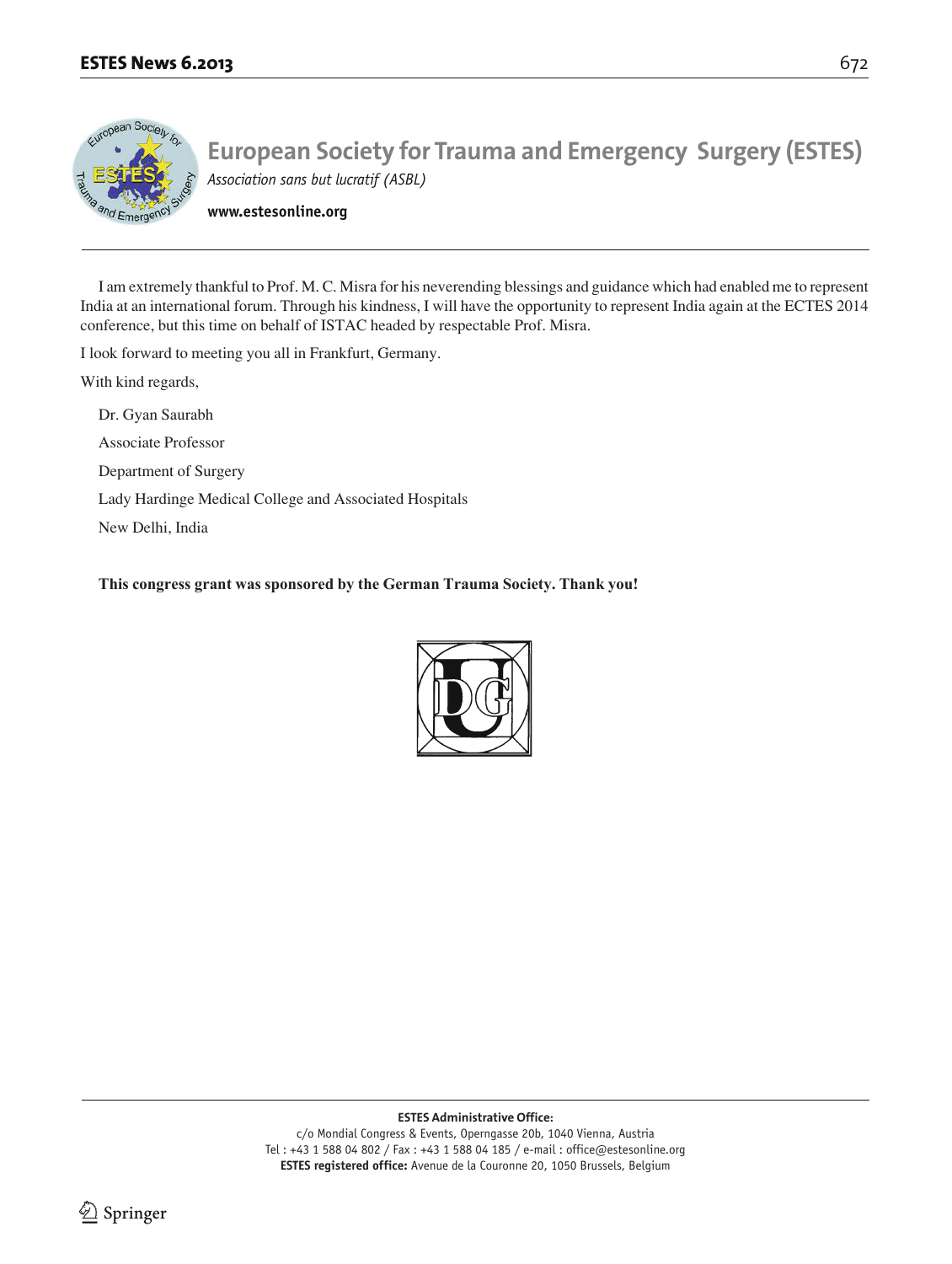

**www.estesonline.org**

# **DO YOU ALSO WANT TO BE CONGRESS GRANT WINNER?**

Are you going to attend the 15th European Congress of Trauma and Emergency Surgery taking place in Frankfurt, Germany (May 24–27)?

Would you like to win a travel grant of EUR 1,000?

Do you fulfill the criteria?

If your answer to all questions above is "Yes", seize this chance and apply now!

The prerequisites are:

- Age below 35 (date of congress is decisive)
- Specialist or Specialist-in-Training in Trauma and Emergency Surgery
- Submission and presentation of an accepted abstract
- Documented scientific activities
- Submission of the required documents (letter of intent, CV, list of publications, letter of recommendation)
- Short report about the congress after the event
- Individual member of ESTES or intention to become an individual member of ESTES

The application form can be downloaded on the ESTES website (Education).

To apply for a grant, please return the filled-out application form and all required documents to the ESTES Administrative Office: office@estesonline.org, fax: +43 1 58804 185

Application Deadline: **Wednesday, January 15, 2014** 

**ESTES Administrative Office:**

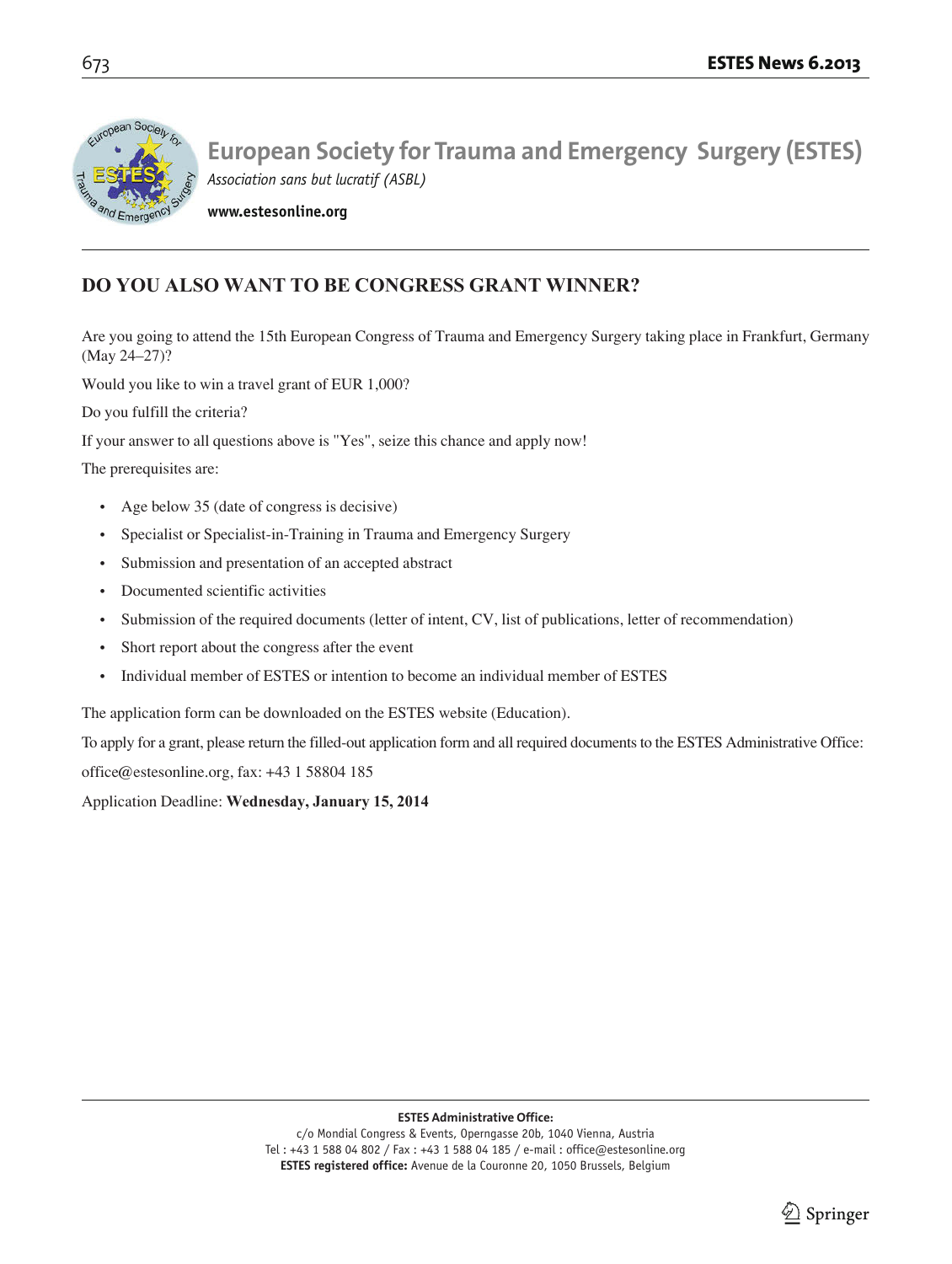

**www.estesonline.org**

# **Modular Ultrasound ESTES Course (MUSEC) took place in Alicante on 28 September 2013**

The second MUSEC Course took place at Hospital IMED Elche (Alicante, Spain) on the last weekend in September. The course was offered as two half-day modules on E-FAST and Basic Ultrasound in the Emergency Department. Among the students were surgeons and emergency physicians from Spain, Italy, and South America. A group of four doctorates from the Centro de Investigación del Deporte-Universidad Miguel Hernández de Elche also participated as healthy model volunteers. Prior to the course, the e-learning platform had accomplished a high degree of participation, so the course developed with rich interaction between students and faculty. The course counted on the participation of five international faculty members from the ESTES MUSEC Group including Dr. Mauro Zago, Dr. Andrea Casamassima, and Dr. Diego Mariani from Italy, Dr. Luis Filipe Pinheiro and Dr. Jorge Pereira from Portugal, who joined Dr. David Costa and Dr. Isidro Martínez, the last acting as the course director. Hands-on sessions and clinical case scenarios were the most appreciated during the course. The ESTES MUSEC Group is now working on future courses (Coimbra, Milan, and Lugano) and on the development of advanced modules, which will be offered soon.

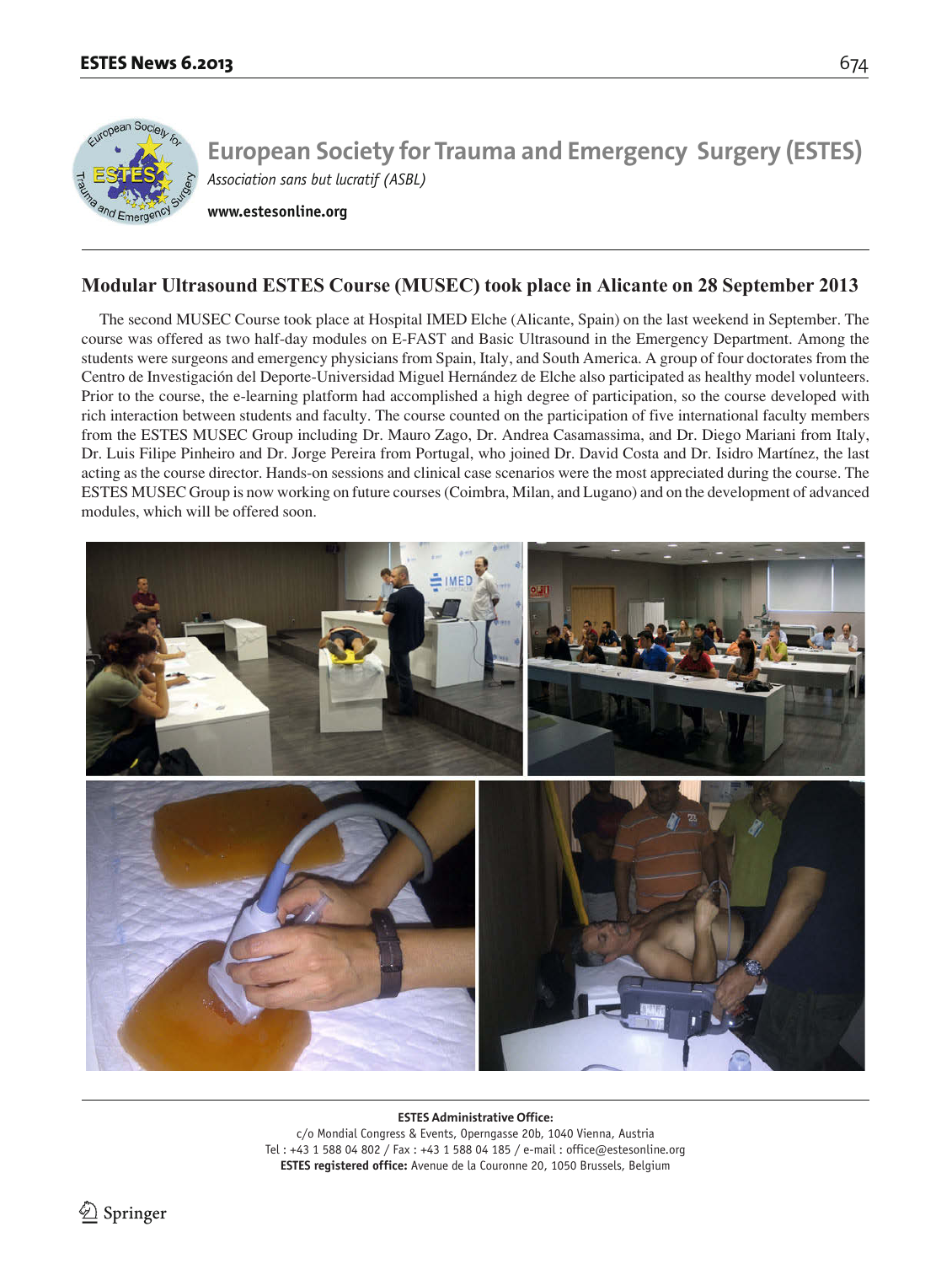

**www.estesonline.org**

# **Italian Launch Conference of the Global Alliance for Care of the Injured**

On October 10th, 2013, in the City Hall of Milan, **ESTES and SICUT** (Italian Society for Trauma and Emergency Surgery) organized the **Italian Launch Conference of the Global Alliance for Care of the Injured,** the fifth pillar of the UN/WHO Decade of Action for Road Safety.

Manjul Joshipura (Chief of Trauma Dept. at Ahmedabad, India - IATSIC President Elect and Former Chief of Global Alliance for Trauma Care Project of WHO), Luke Leenen (ESTES President), Piero Chirletti (SICUT President), and Mauro Zago (National Representative for SICUT in the ESTES Board) explained the meaning of the Campaign from worldwide, European, and national perspectives.

Under the auspices expressed by the Italian Minister of Health, this Conference gathered the interest of all Italian Scientific Societies of the professionals involved in the care of the injured and received broad media coverage.

The day after, at the Milano Convention Center, a multidisciplinary Symposium on Road Safety Decade was held with the presence of ESTES and SICUT Presidents.

Mauro Zago, MD Italian ESTES National Representative

| * Introduction<br>Mauro Zago<br>(General Surgeon, ESTES and SICUT Board Member)                                                                                                                                               |
|-------------------------------------------------------------------------------------------------------------------------------------------------------------------------------------------------------------------------------|
| * The Global Alliance for the Care of the Injured: what, why, the goals<br>Manjul Joshipura<br>(Trauma Dept Chief, Ahmedabad, India - IATSIC President Elect<br>Former Chief of Global Alliance for Trauma Care Project, WHO) |
| * Global Alliance from the European perspective: data show us that we must work!<br>Luke Leenen<br>(Trauma Dept Chief, Uthrecht, The Netherland<br><b>ESTES President)</b>                                                    |
| * The Global Alliance in Italy: needs and projects<br>Piero Chirletti<br>(Università La Sapienza, Policlinico Umberto I, Rome<br><b>SICUT President)</b>                                                                      |
| * Empowering citizens for road safety<br>Pierfrancesco Maran<br>(Transports Deputy, Milan Government)                                                                                                                         |
| * Global Alliance in low-income Countries: is there a role for NGO?<br>Fabio Manenti<br>(Medici con l'Africa - Cuamm - NGO)                                                                                                   |
| * Global Alliance and Research: a possible option<br>Federico Cheli<br>(Politecnico of Milan)                                                                                                                                 |

#### **ESTES Administrative Office:**

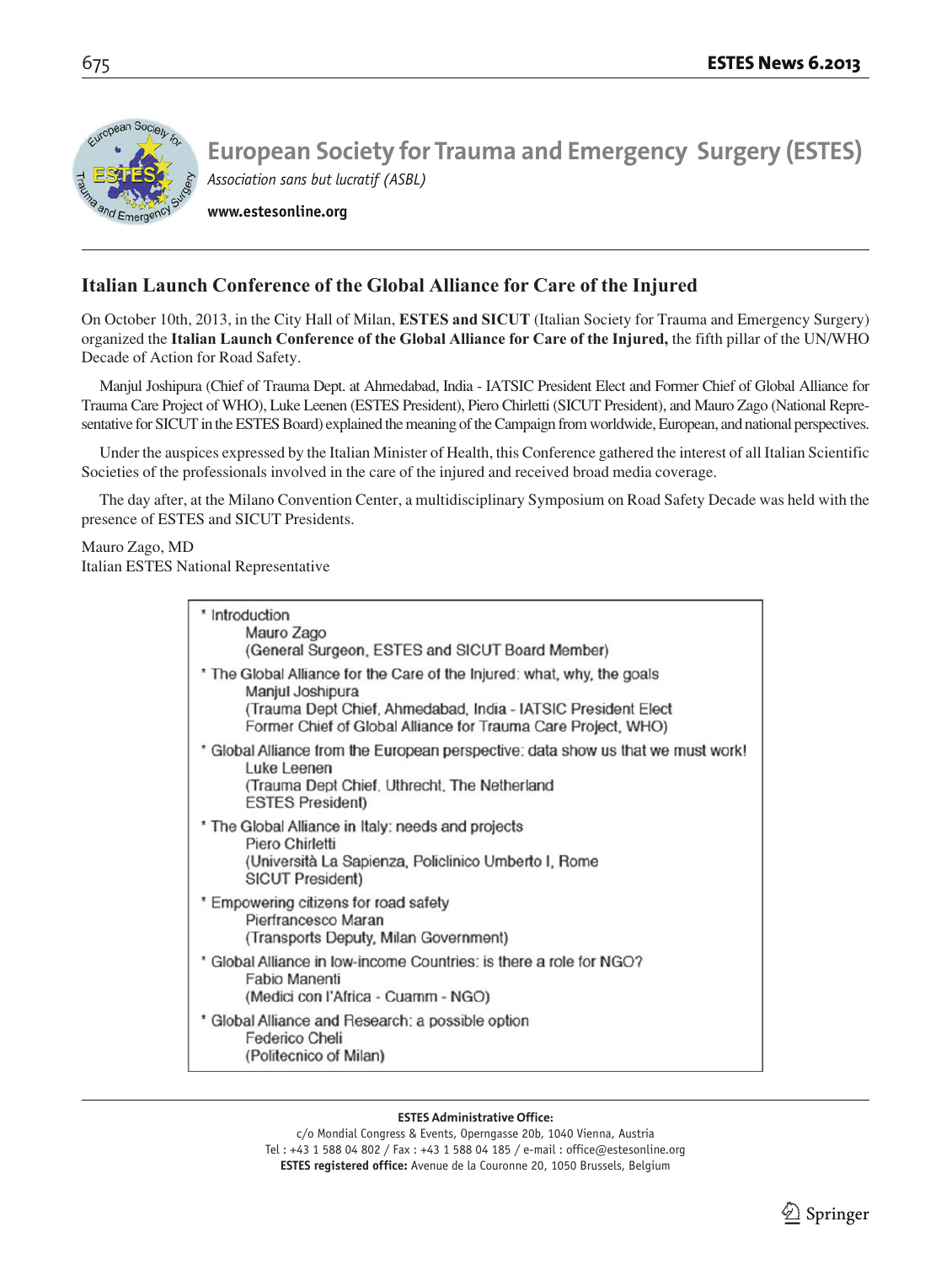

**www.estesonline.org**



Manjul Joshipura Mauro Zago

**ESTES Administrative Office:**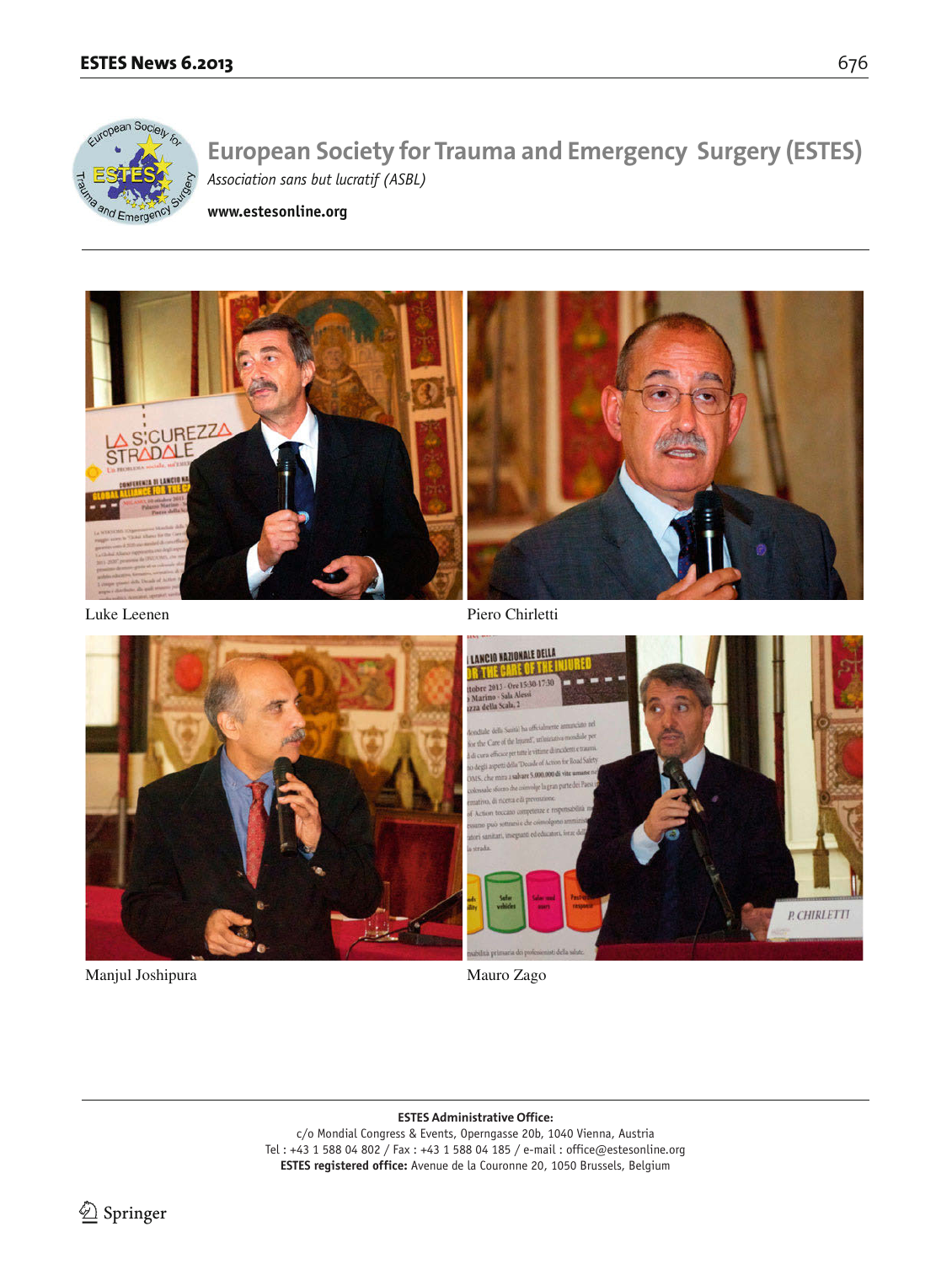

**www.estesonline.org**

# **Acute Care Surgery Course on visceral & gastrointestinal EMERGENCIES (non-trauma)**









**March 17–18, 2014**

#### **European Society for Trauma and Emergency Surgery (ESTES), European Association for Endoscopic Surgery (EAES)** *in co-operation with* **Section for Surgical Research, Medical University of Graz**

This workshop is designed to provide state-of-the-art information on the diagnosis and management of severely ill patients who present with non-traumatic visceral and gastrointestinal emergencies. The course emphasizes direct involvement of the trainees in the problem-oriented theory and hands-on lab sessions. Upon completion of the course, attendees will be well equipped to deal with these patients when they present to the emergency room.

**Course director:** Prof. Dr. S. Uranues

**Course language:** English

**Course location:** Department of Surgery, Section for Surgical Research, Auenbruggerplatz 29, 8036 Graz, Austria

Registration fee:  $\epsilon$  600.-, for members of ESTES and EAES  $\epsilon$  550.-

**Registration:** i.prassl@medunigraz.at, Phone: +43(0)316 385 83232, Fax: +43(0)316 385 16845

Information: http://www.chirurgischeforschung.at/en/akutchirurgie--acute-care-surgery.html

**ESTES Administrative Office:**